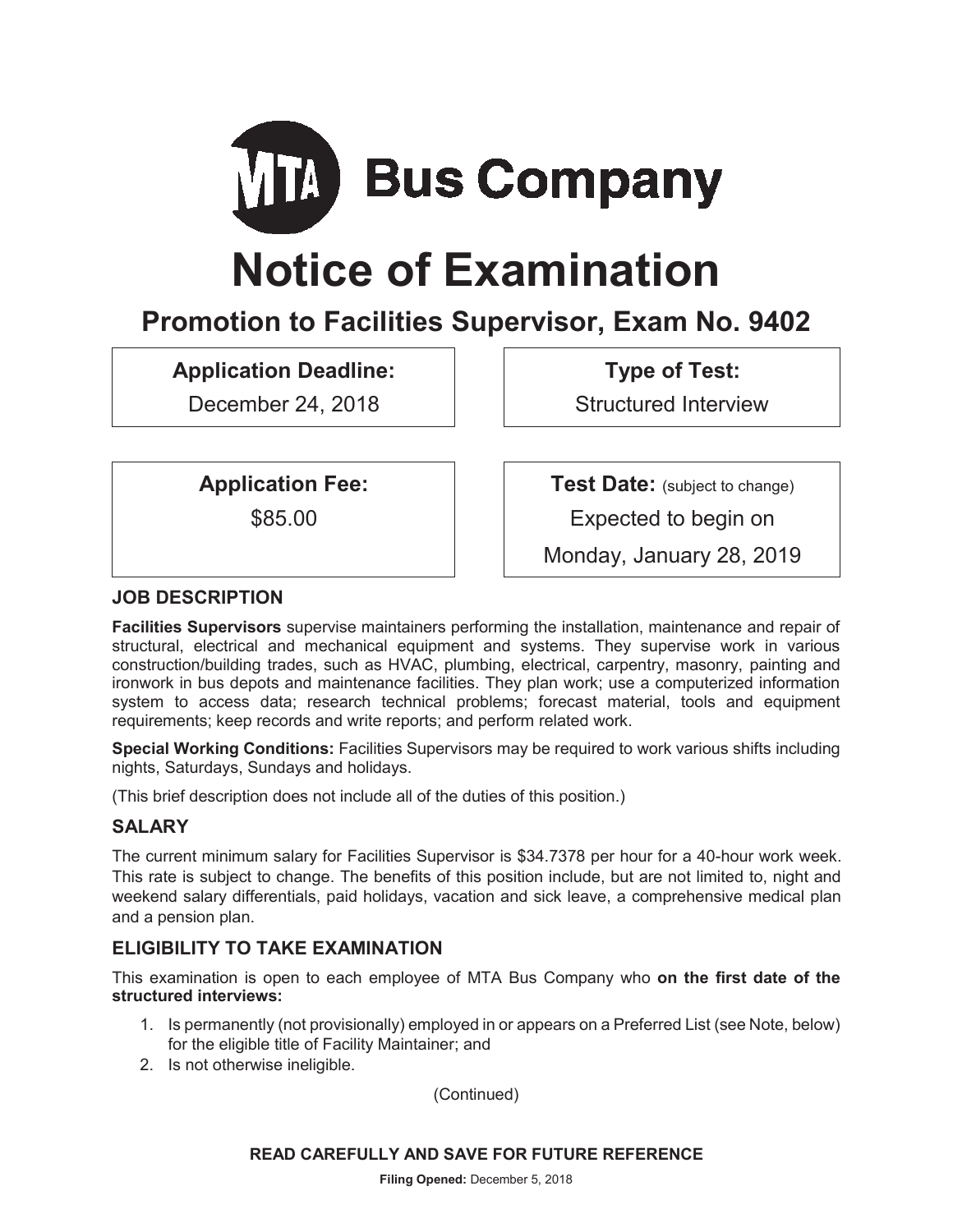# **ELIGIBILITY TO TAKE EXAMINATION** (Continued)

(Note: A "Preferred List" is a civil service list which is only for certain former permanent incumbents of the eligible title who have rehiring rights.)

This examination is also open to employees who were appointed to an eligible title pursuant to New York State Civil Service Law, section 55-a, and who meet all other eligibility requirements.

You are responsible for determining whether you meet the eligibility requirements for this examination prior to submitting the *Application*. If you do not know if you are eligible, check with **your department's Human Resources representative**. You may be given the test before we verify your eligibility. If you are marked "Not Eligible," your application fee will **not** be refunded and **you** will not receive a score.

This examination is **not** open to employees of New York City Transit or MaBSTOA, or to employees of MTA agencies other than MTA Bus Company.

#### **REQUIREMENTS TO BE PROMOTED**

**Driver License Requirement:** At the time of promotion you must have either (A) a Commercial Driver License (CDL) valid in the State of New York with no disqualifying restrictions that would prevent you from performing the duties of this title; or (B) a Motor Vehicle Driver License valid in the State of New York and a Learner Permit for a Class B CDL valid in the State of New York with no disqualifying restrictions that would prevent you from performing the duties of this title.

**Commercial Motor Vehicle Driving Experience in the Military or New York National Guard**: If you are an active member or former member (discharged in the past year) of the military or New York National Guard and have experience driving a Commercial Motor Vehicle in the military or New York National Guard, you may be eligible for a waiver of the New York State commercial driving skills test through the New York State Department of Motor Vehicles. If you believe that you may be eligible for this waiver, you must apply for the waiver through the New York State Department of Motor Vehicles.

**Character Requirement:** Proof of good character and satisfactory background are absolute prerequisites to promotion. The following are some of the factors considered as grounds for disqualification: (a) conviction of an offense, the nature of which indicates lack of good moral character or disposition toward violence or disorder; (b) repeated convictions where such convictions indicate a disrespect for the law; (c) discharge from employment where such discharge indicates poor behavior or an inability to follow rules and disciplinary guidelines; (d) previous unsatisfactory employment history with the Metropolitan Transportation Authority (MTA), or another public employer; (e) dishonorable discharge from the Armed Forces; (f) previous misrepresentation of identity; and (g) previous misrepresentation of authority to work in the United States.

**Drug Screening Requirement:** You must pass a drug screening in order to be promoted.

#### **HOW TO SUBMIT AN APPLICATION AND PAY THE APPLICATION FEE**

If you believe you meet the requirements in the "Eligibility to Take Examination" section, submit an *Application* online by the last day of the application period unless you are requesting a fee waiver. Applicants who wish to request a fee waiver should refer to the "How to Submit an Application When Requesting a Fee Waiver" section below. *Applications* will **not** be accepted in person.

**Application Fee:** This fee is generally not refundable. Under special circumstances, you may be entitled to a refund. You should refer to the Department of Citywide Administrative Services ("DCAS") General Exam Regulations to determine if you are entitled to a refund prior to requesting a refund. You can refer to the bottom of the last page of the Notice of Examination for instructions on how to obtain a copy of the DCAS General Exam Regulations.

(Continued)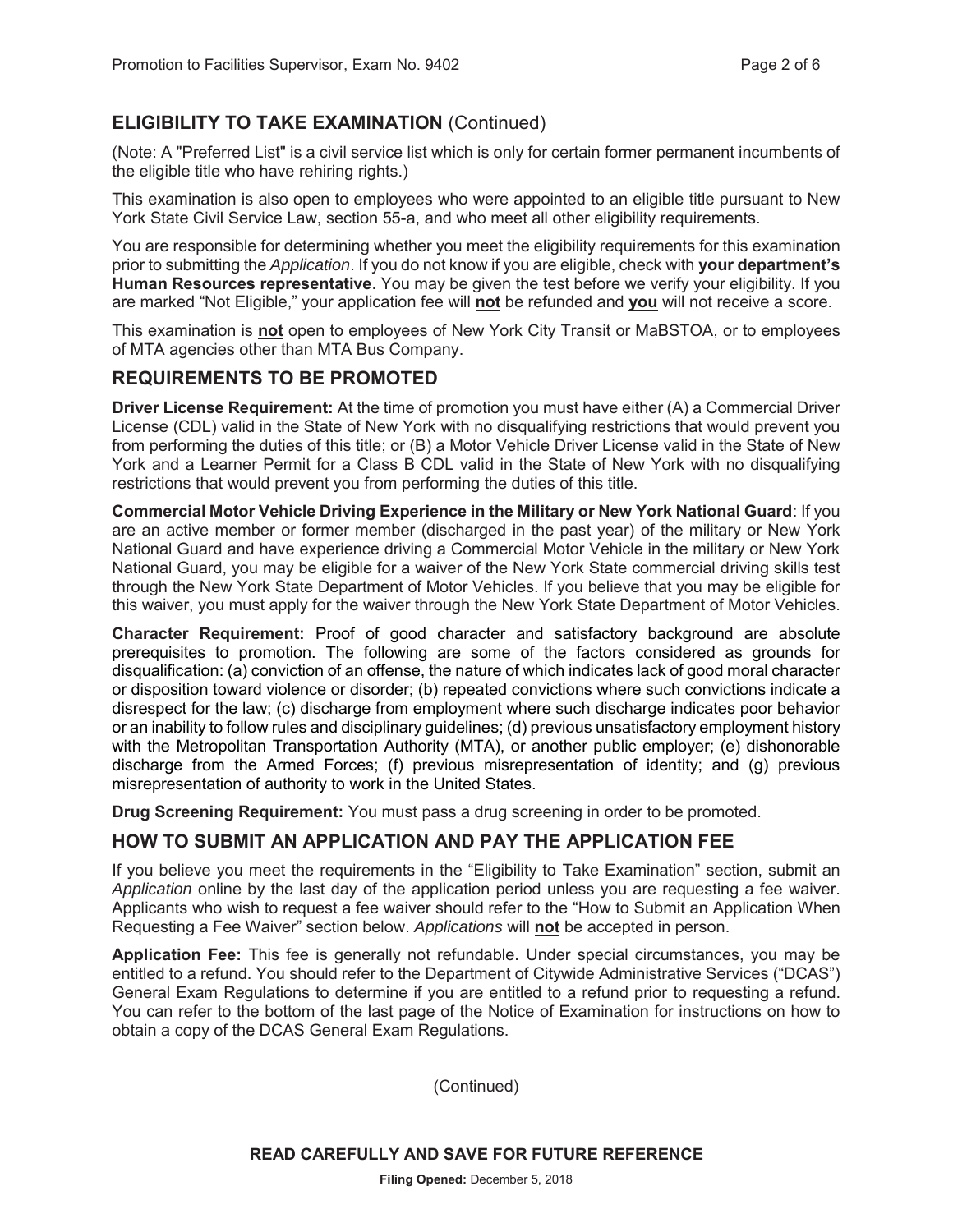# **HOW TO SUBMIT AN APPLICATION AND PAY THE APPLICATION FEE** (Continued)

#### **Online Applications:**

- 1. Apply using the "BSC" employee portal at www.mymta.info by the last day of the application period.
- 2. You must pay the *Application* fee via payroll deduction. Applicants who request a fee waiver must apply by mail.
- 3. You will be sent a confirmation email after you complete your *Application* and pay the *Application* fee.

Save your confirmation numbers for future reference and proof of filing an *Application.*

Computers with internet access are available on a limited basis at branches of the New York Public Library, the Brooklyn Public Library and the Queens Library to patrons with a valid library card.

# **HOW TO SUBMIT AN APPLICATION WHEN REQUESTING A FEE WAIVER**

Applicants who wish to request a fee waiver must obtain an *Application* in person at the MTA Exam Information Center as indicated below and must submit the *Application* by mail to the address in the "Correspondence" section below **by the last day of the application period**.

MTA New York City Transit will not accept *Applications* in person. Additional information on requesting an application fee waiver is available with the *Application*.

**MTA Exam Information Center**: Open Monday through Friday, from 9 AM to 3 PM, in the lobby at 180 Livingston Street, Brooklyn, New York. Directions: take the A, C, F, or R trains to the Jay Street-Metro Tech Station, or the 2, 3, or G train to the Hoyt Street Station.

#### **ADMISSION LETTER**

An *Admission Letter* will be mailed to you about 10 days before the first date of the structured interview. If you do not receive an *Admission Letter* at least 4 days before this date, you may obtain a duplicate letter at the MTA Exam Information Center (as indicated above). A paper copy of the *Admission Letter* is your ticket for admission to the test.

Applicants **must** keep their mailing address **up to date**. The address on file with the MTA Business Service Center may be used to mail correspondence, including the *Admission Letter,* to MTA employees. Please refer to the Correspondence section below for instructions on how to update your address and other contact information.

#### **THE TEST**

You will be given a structured interview comprised of two parts: a competitive knowledge-based interview and a qualifying supervisory abilities interview. A score of at least 70% is required to pass both of these interviews. Your score on structured interview will determine 85% of your final score. Your seniority will determine the remaining 15%. You must pass the structured interview test to have your seniority credited. Your seniority will be 70 plus 3 points for each year of service in MTA Bus Company up to a maximum total of 100 for 10 or more years of service. Partial credit for seniority is given for each day served as an MTA Bus Company employee. Once all final scores have been determined, candidates will be placed on an eligible list in rank-score order. Ties resulting from identical scores will be broken in an equitable manner to be determined by the NYC Transit Personnel Testing, Selection, and Classification Unit.

(Continued)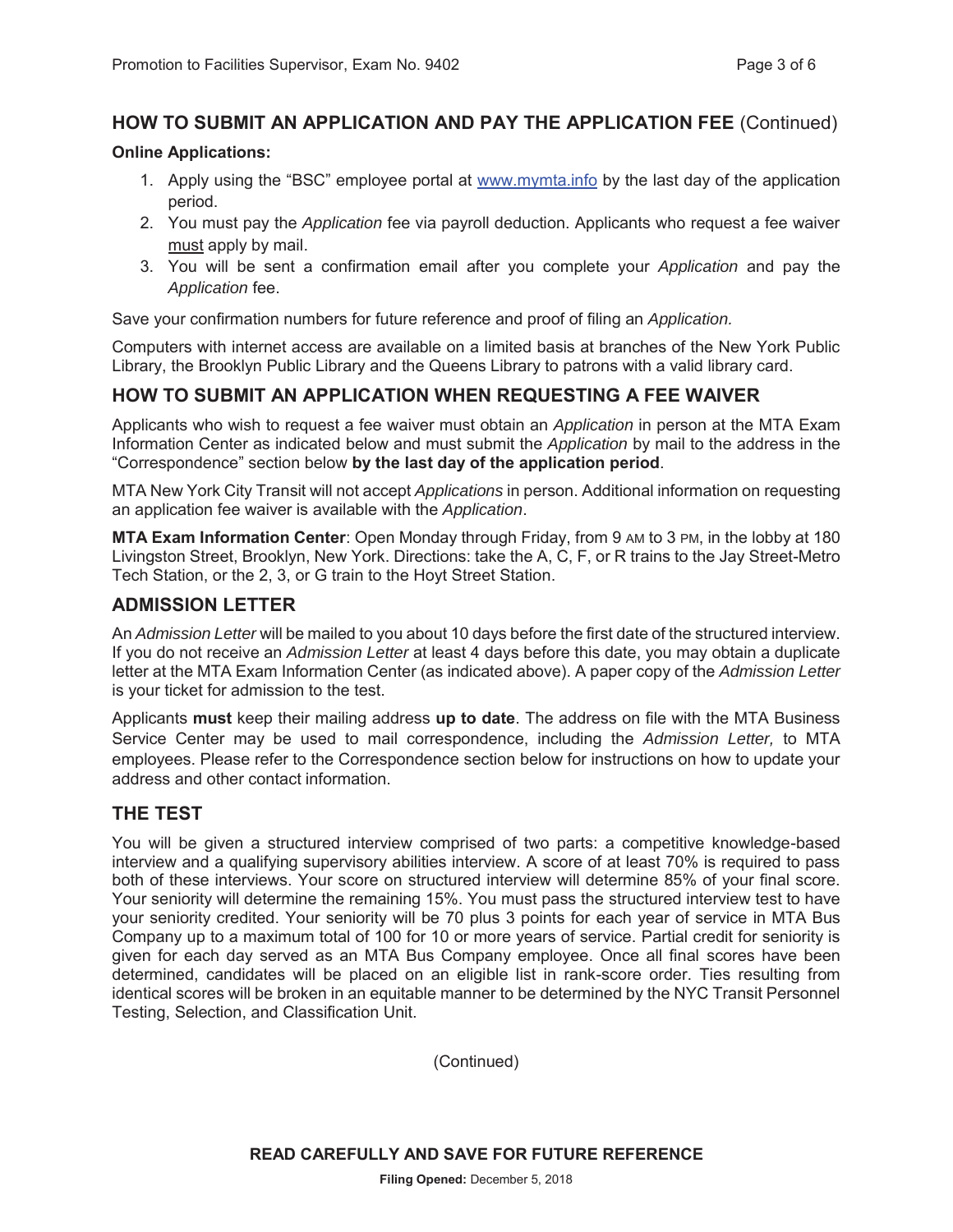# **THE TEST** (Continued)

The competitive knowledge-based interview may include questions on the installation, troubleshooting, inspection, repair, testing and maintenance of facility equipment as it relates to the electrical, HVAC, plumbing, carpentry, masonry, painting and iron work trades, including tools and equipment used in these trades; general knowledge of facilities maintenance operations; safe and efficient work practices and procedures; and the forecasting of materials, tools and equipment requirements.

The qualifying supervisory abilities interview may include questions on the following abilities:

- **Oral Comprehension** -- Ability to understand spoken English words and sentences
- **Oral Expression** -- Ability to use English words or sentences in speaking so others will understand
- **Planning and Organizing** Establishing a course of action for self and/or others to accomplish a specific goal; planning proper assignment of personnel and appropriate allocation of resources
- **Delegation** Utilizing subordinates effectively; allocating decision-making and other responsibilities to the appropriate subordinates
- **Management Control** Establishing procedures to monitor and/or regulate processes, tasks, or activities of subordinates and job activities and responsibilities; taking action to monitor the results of delegated assignments or projects
- **Development of Subordinates** -- Developing the skills and competencies of subordinates through training and developmental activities related to current and future jobs
- **Analysis** Identifying problems, securing relevant information, relating data from different sources and identifying possible causes of problems
- **Judgement** Developing alternative courses of action and making decisions based on logical assumptions that reflect factual information

#### **TEST ADMINISTRATION GUIDELINES**

**Warning:** You are not permitted to enter the test site with cellular phones, smart watches, beepers, pagers, cameras, portable media players, or other electronic devices. Calculators are not permitted. Electronic devices with an alphabetic keyboard, word processing, or data recording capabilities, such as planners, organizers, etc., are prohibited. If you use any of these devices in the building at any time before, during, or after the test, you may **not** receive your test results, your test score may be nullified, and your application fee will **not** be refunded.

You may not have any other person, including children, present with you while you are being processed for or taking the test, and no one may wait for you inside of the test site while you are taking the test.

**Leaving:** You must leave the test site once you finish the test. If you leave the test site after being fingerprinted but before finishing the test, you will not be permitted to re-enter. If you disregard this instruction and re-enter the test site, you may not receive your test results, your test score may be nullified, and your application fee will not be refunded

**Proof of Identity**: You must present your MTA employee ID when you arrive to take the test.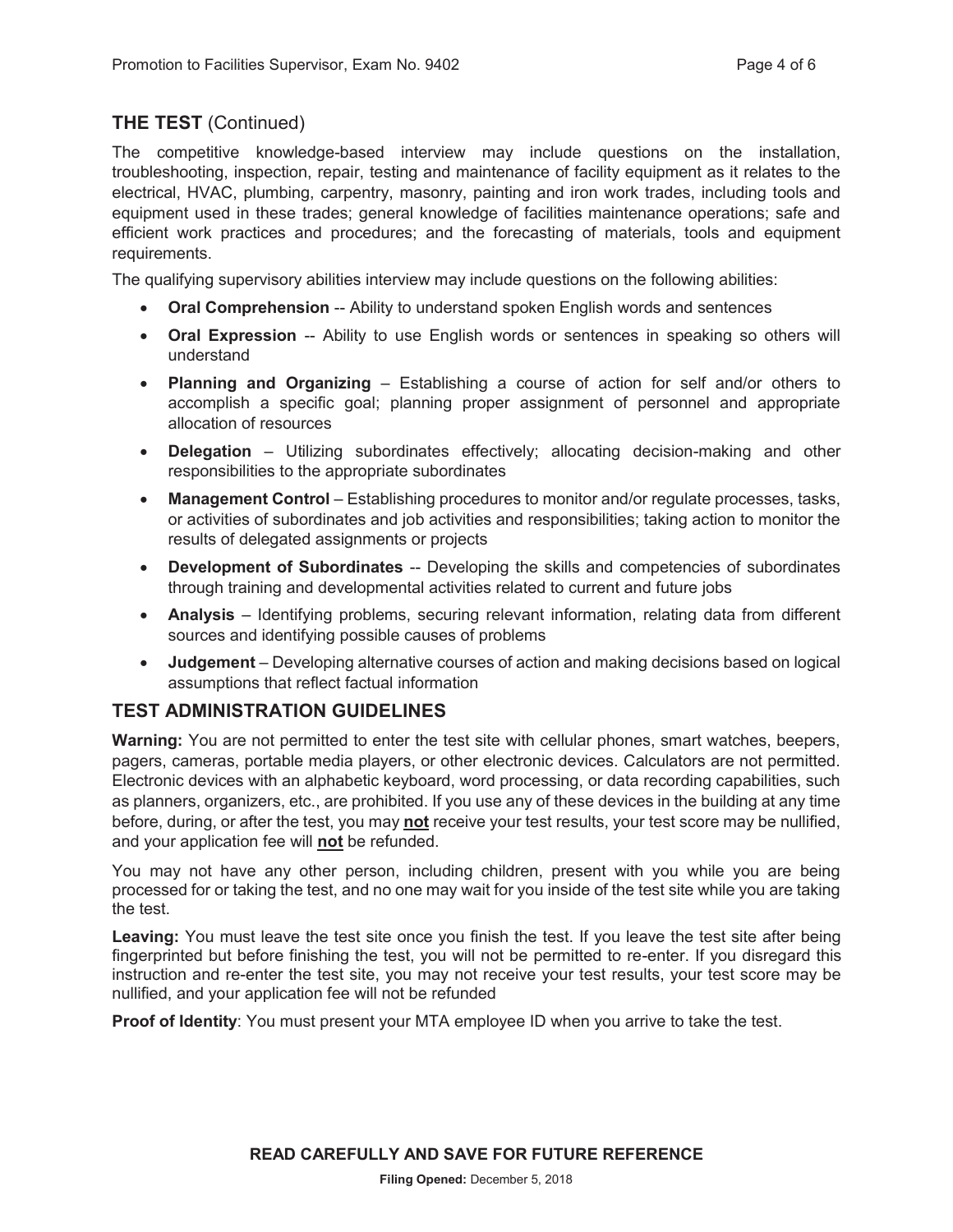# **THE TEST RESULTS**

If you meet the eligibility requirements and pass the structured interview, your name will be placed on an eligible list and you will be given a list number. You will be notified by mail of your test results. If you meet all requirements and conditions, you will be considered for promotion when your name is reached on the eligible list.

# **ADDITIONAL INFORMATION**

**Probation Completed**: You are required to successfully complete a one-year probationary period. If you do not successfully complete the probationary period, you may be terminated.

#### **SPECIAL ARRANGEMENTS**

**Late Filing:** Consult with **your department's Human Resources representative** to determine the procedure for filing a late *Application* if you meet one of the following conditions:

- 1. You are absent from work for at least one-half of the application period and are unable to apply for reasons such as vacation, sick leave or military duty; or
- 2. You become eligible after the above application period, but on or before the first date of the Structured Interview test.

**Make-Up Test:** You may apply for a make-up test if you cannot take the test on the scheduled test date for any of the following reasons:

- 1. Compulsory attendance before a public body;
- 2. On-the-job injury or illness caused by municipal employment;
- 3. Absence from the test within one week after the death of a spouse, domestic partner, parent, sibling, child or child of a domestic partner;
- 4. Absence due to ordered military duty;
- 5. A clear error for which MTA New York City Transit is responsible; or
- 6. A temporary disability, pregnancy-related, or child-birth-related condition preventing you from taking the test.

To request a make-up test, mail your request with your documentation of special circumstances to the address found in the "Correspondence" section below within 60 days of your scheduled test date or make the request within 60 days of restoration to your position after performing ordered military duty.

**Special Test Accommodations:** If you plan to request special testing accommodations due to disability or an alternate test date due to your religious belief, follow the instructions included with your *Application* and mail your request to the address found in the "Correspondence" section below no later than 30 days prior to the scheduled test date.

#### **CORRESPONDENCE**

**Change of Contact Information:** It is critical that you keep your contact information (telephone number, mailing address and/or email address) current with MTA New York City Transit Examinations Unit. You may miss important information about your exam(s) or consideration for appointment or promotion, including important information that may require a response by a specified deadline, if we do not have your correct contact information. To update your contact information, you may:

- 1. Visit us at the MTA Exam Information Center;
- 2. Email us at examsunit@nyct.com, with the subject named 'Contact Info Update'; or
- 3. Mail us at the address below, with the words 'Contact Info Update' next to the exam title.

(Continued)